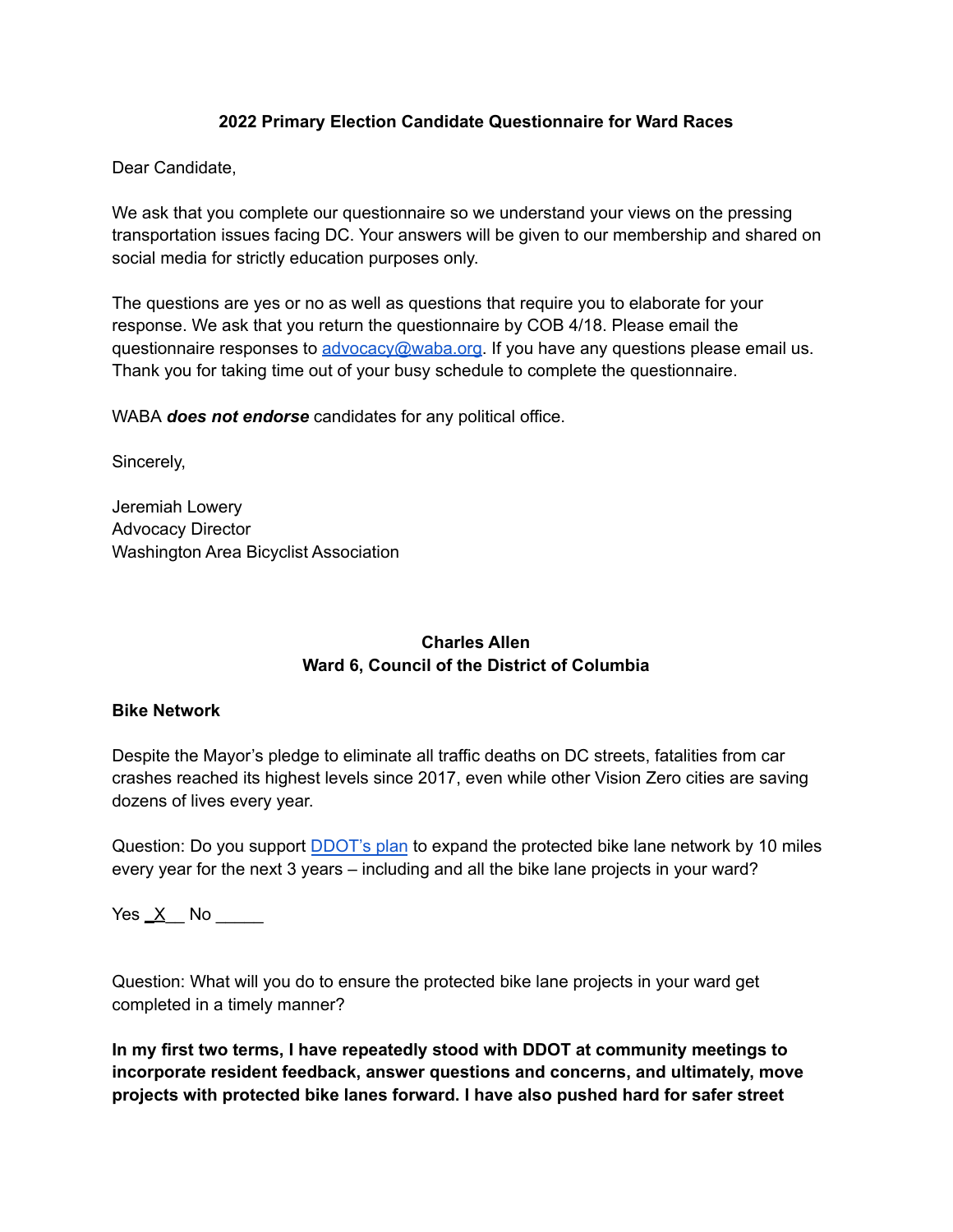**designs such as Maryland Ave and C St., NE that incorporate bike lanes as part of a multi-modal design. And I have even taken legislative action to force DDOT into action on Florida Avenue NE for installation of bike lanes following tragedy. We need a connected network that gives DC residents confidence to try out a bike or e-bike as an alternative and I pledge to continue the push. I believe these lanes bring safer and quieter streets, a benefit for neighbors as well as for everyone who uses them actively. I'm looking forward to multiple projects I've secured funding for and stood with DDOT to work with neighbors on identifying the best design for the bike and bus lanes coming to Pennsylvania Avenue, SE and C St., NE. I'm currently working to identify funding in this year's budget to begin construction of the needed reconstruction of the Pennsylvania and Potomac Avenue Circle, SE.**

## **Budget**

Bike lanes are an incentive for District residents who choose to travel in ways that conserve land, energy, and fuel and they also fight climate change. DDOT's long-range plan envisions miles of protected bicycle lanes – which makes bicycling safer, easier and more popular and also reduces fuel use.

Question: Will you press DDOT to accelerate plans for more protected bike lanes (which may repurpose driving lanes and street parking) and budget adequate money for DDOT to build these bike lanes? Including ensuring DDOT has the staff and resources in the budget to complete the projects at a rapid pace?

Yes \_X\_\_\_ No \_\_\_\_\_

Question: What other budgetary biking and transportation items will you fight for and prioritize?

**I led the charge to strengthen DC's Vision Zero efforts by getting the Vision Zero Enhancement Act passed, a massive law that takes steps forward in education, engineering, and enforcement including enhanced penalties for contractors who don't reinstall crosswalks, requiring DDOT to connect sidewalks, new construction to plan for both multi-modal lanes and TNC drop-off and delivery that often finds themselves in conflict, and much more. The key challenge now is locking in funding and forcing the executive branch to implement the law as passed. The Council created a way to fund these initiatives in an ongoing way through new Automated Traffic Enforcement - but that funding keeps getting shifted. I pledge to stay on it and get the law, already on the books, into action.**

### **Trails Network**

The Capital Trails Coalition seeks to create a world-class network of multi-use trails that are equitably distributed throughout the Washington DC region. The Coalition is in the process of finding funding to complete 800 miles of planned trails into pavement that people can walk and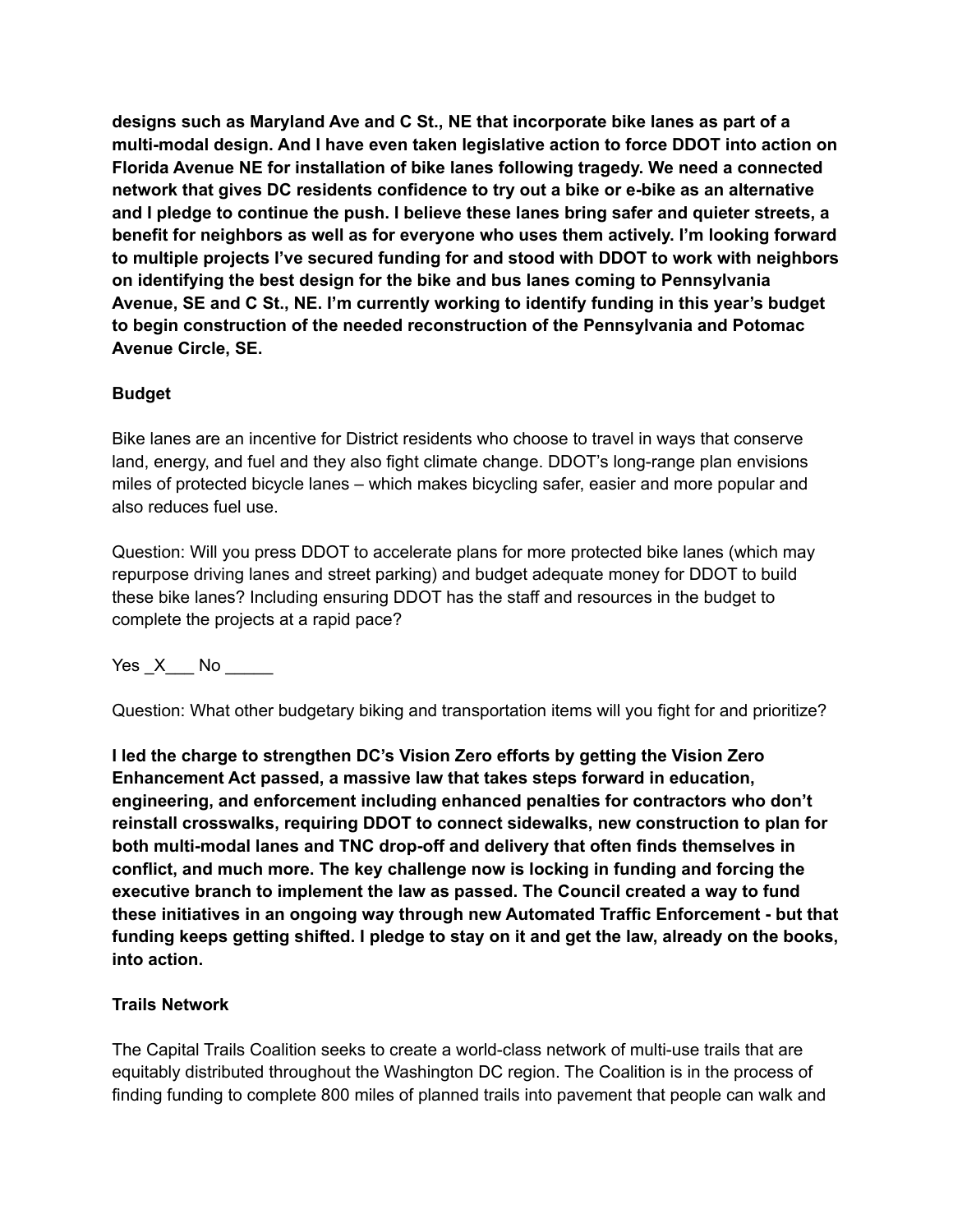bike on. Trails are an economic boost for local economies and improve the health and well being of communities, would you support DC, alongside MD and VA, dedicating funding to complete our regional trail network?

Yes X No  $\blacksquare$ 

Further explain how you would advocate for the completion of the DC's portion of the Trail Network?

**I have been fully supportive and leading the charge during my time chairing the Metropolitan Washington Council of Governments' Transportation Planning Board to advance our regional trails network as a stated goal for TPB and remain committed to supporting those goals on the Council.**

## **Vision Zero**

Do you support the recent bills before the Transportation Committee, that would ban right turn on reds and permit the so-called Idaho stop?

Yes X  $\blacksquare$  No  $\blacksquare$ 

Vision Zero - is it working and if not, what needs to be done by the District to achieve the goal of zero deaths due to traffic crashes?

**No, Vision Zero is not working. Even as we saw more and more people turn to biking, scooting, and walking more during the pandemic, we did not see that interest matched with action from DDOT and other transportation planning to build out more permanent infrastructure. This is an example of the broader challenge with Vision Zero - it is simply not as high a priority as it should be. There's no boldness to build the next MBT or envision anything but the status quo and then try to make a multi-modal lane, streetery, and sidewalk all fit in the same limited space. I also have serious concerns about enforcement efforts, particularly in the lack of urgency for booting dangerous cars parked in the District. All of this while the Executive branch has fought to water down legislation and delay implementation of the Vision Zero law. If re-elected, I'll continue to fight to transform our streets into a safer and more welcoming place for all users.**

# **Transportation Equity Priorities**

If elected or re-elected this year, what policie(s) or legislation will you pursue in your upcoming term to ensure our transportation system is equitably moving forward?

# **I will get Metro For DC passed. I will fight to get the Vision Zero Enhancement Law into effect by meeting funding requirements and ending the run-around from DDOT. I will**